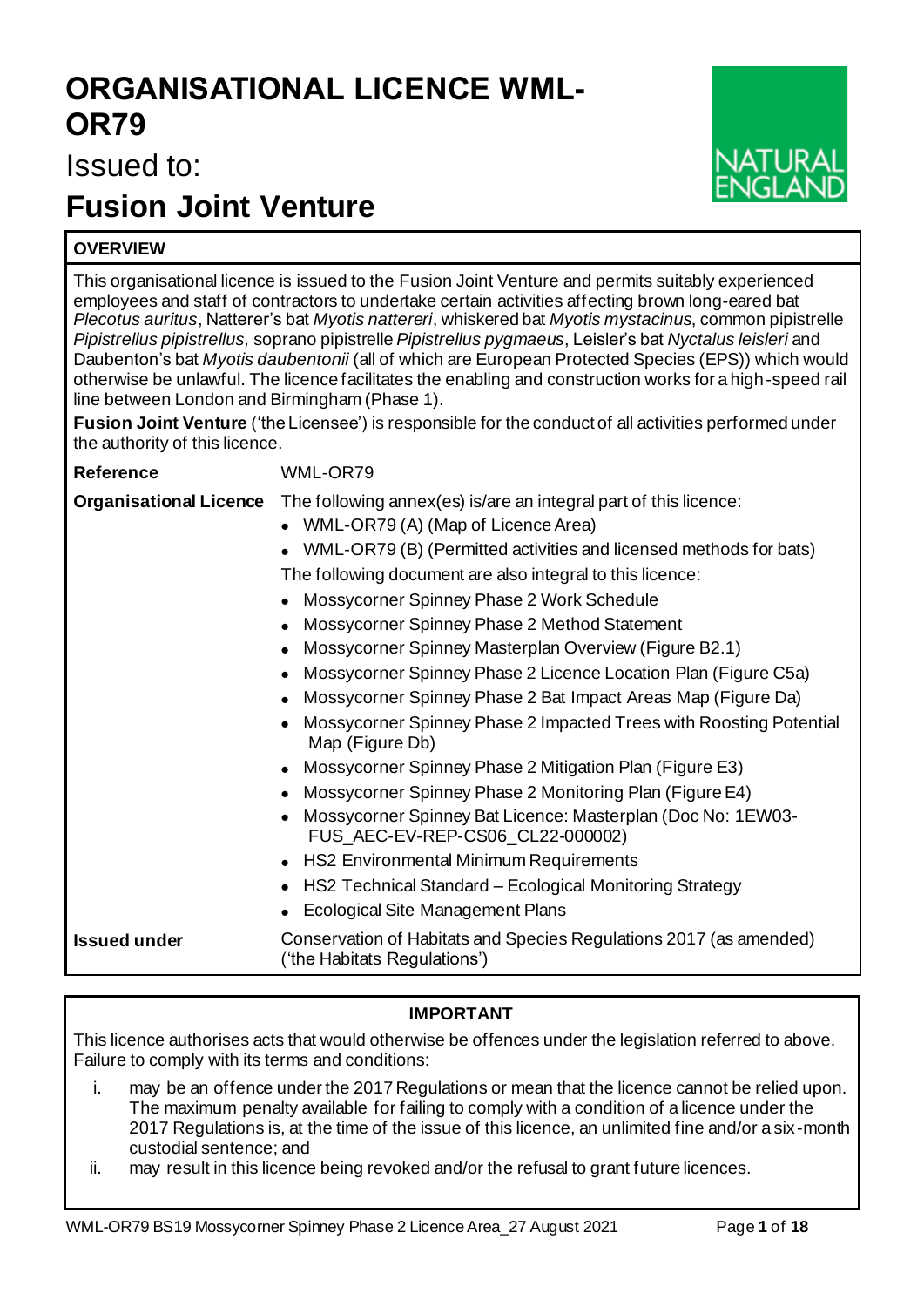If the activity that you wish to undertake is not covered by this licence, or if you are unable to comply with any of the terms and conditions which apply to the use of this licence, then you will need to apply to Natural England for a separate licence.

This licence is not a consent or assent for the purposes of Part II of the Wildlife and Countryside Act 1981 (as amended) ("the 1981 Act") in respect to Sites of Special Scientific Interest. It is your responsibility to get consent if required (see Information & Advice note c).

Under the Conservation of Habitats and Species Regulations 2017 Natural England has granted this licence to affect brown long-eared bat *Plecotus auritus*, Natterer's bat *Myotis nattereri*, whiskered bat *Myotis mystacinus*, common pipistrelle *Pipistrellus pipistrellus*, soprano pipistrelle bat *Pipistrellus pygmaeus*, Leisler's bat *Nyctalus leisleri* and Daubenton's bat *Myotis daubentonii*, for the purpose of:

**Imperative reasons of overriding public interest including those of a social or economic nature and beneficial consequences of primary importance for the environment, under regulation 55(2)(e) of the 2017 Regulations, being satisfied that as regards the purpose specified in this licence that there is no satisfactory alternative and that the actions authorised will not be detrimental to the maintenance of the populations of the species concerned at a favourable conservation status in their natural range.**

to: **Fusion Joint Venture** (hereafter referred to as the "**Licensee**") of The Gate House, Gatehouse Way, Aylesbury, Buckinghamshire, HP19 8DB.

**To:** Carry out the activities detailed in

• Annex WML – OR79 (B)

**Between the dates of:** 27 August 2021 and 31st December 2031

**Project Description:** Licensed activities associated with enabling and construction works for a highspeed rail line between London and Birmingham (Phase 1).

**At:** The Licensed Area shown as a blue polygon on the map in Annex WML-OR79 (A).

This licence is granted subject to the Licensee, including its servants and named agents, adhering to:

- the licence terms and conditions specified below and in the Annexes to this licence: and
- the Mossycorner Spinney Phase 2 Method Statement, the Mossycorner Spinney Phase 2 Work Schedule, the Mossycorner Spinney Phase 2 Bat Impact Areas Map, the Mossycorner Spinney Phase 2 Impacted Trees with Roosting Potential Map, Mossycorner Phase 2 Mitigation Plan, Mossycorner Phase 2 Monitoring Plan, the HS2 Environmental Minimum Requirements, the HS2 Technical Standard – Ecological Monitoring Strategy and the relevant Ecological Site Management Plan(s).

Terms and requirements that express conditionality are conditions of this licence whether so called or not.

The headings used in this licence and its Annexes are for convenience only and shall have no effect upon the interpretation of this licence or its conditions.

## **DEFINITIONS USED IN THIS LICENCE**

| <b>Appointed Person</b> | An employee of the Licensee who is nominated to act as a single point of<br>contact for Natural England with regard to this licence and is responsible for<br>overseeing use of the licence, including record keeping, reporting and<br>compliance. |
|-------------------------|-----------------------------------------------------------------------------------------------------------------------------------------------------------------------------------------------------------------------------------------------------|
| Accredited Agent(s)     | A suitably trained and experienced person who has been appointed by the<br>Named Ecologist (in accordance with Condition 3) and who is able to carry<br>out work under this licence without the personal supervision of the Named                   |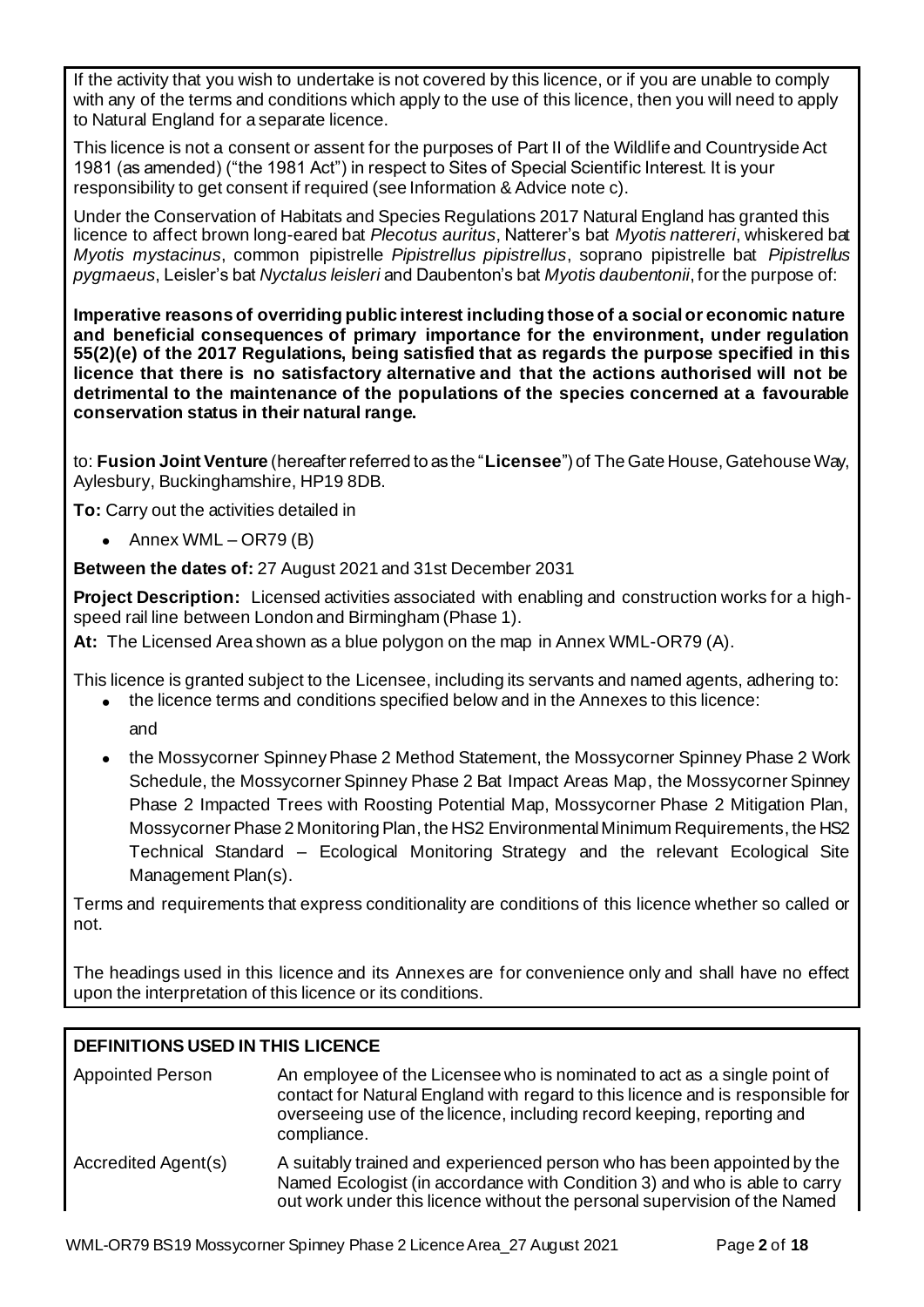|                                                                       | Ecologist.                                                                                                                                                                                                                                                                                                                                                          |
|-----------------------------------------------------------------------|---------------------------------------------------------------------------------------------------------------------------------------------------------------------------------------------------------------------------------------------------------------------------------------------------------------------------------------------------------------------|
| Assistant(s)                                                          | A person assisting a Named Ecologist or Accredited Agent who has been<br>appointed by the Named Ecologist (in accordance with Condition 3) and<br>who is only authorised to act under this licence whilst they are under the<br>direct supervision of the Named Ecologist or an Accredited Agent.                                                                   |
| <b>HS2 Environmental</b><br><b>Minimum Requirements</b>               | The environmental minimum requirements set out the government's high<br>level environmental and sustainability commitments that accompany the<br>High Speed Rail (London - West Midlands) Act 2017.                                                                                                                                                                 |
| <b>Ecological Site</b><br><b>Management Plans</b><br>(ESMPs)          | HS2 Ltd Contractors are required to produce ESMPs for habitat creation<br>areas, designated sites and ancient woodlands, as prescribed by paragraph<br>4.8.3 of the Environmental Minimum Requirements (EMRs). These plans<br>set out the site-specific control measures for HS2 contractors working<br>within local authorities along the Phase One route.         |
| <b>Licensed Area</b>                                                  | The area covered by this licence including Mossycorner Spinney Phase 2<br>at SP 61576 34456 shown as a blue polygon on the map in Annex WML-<br>OR79(A).                                                                                                                                                                                                            |
| Named Ecologist                                                       | being a professional<br>ecological consultant who has satisfied Natural England that he has the<br>relevant skills, knowledge and experience of the species concerned (or<br>such other person as approved in writing by Natural England) and who is<br>authorised by the Licensee to act on its behalf for the purposes of this<br>licence.                        |
| <b>Mossycorner Spinney</b><br>Phase 2 Bat Impact<br>Areas Map         | The two impact maps, given reference numbers Figure Da Impact Areas,<br>dated 24 June 2021, and Figure Db Impacted Trees with Roosting<br>Potential, dated 23 June 2021, of the Licenced Area submitted to Natural<br>England on 02 July 2021, or the latest revised version that has been<br>submitted by the Licensee and approved in writing by Natural England. |
| <b>Mossycorner Spinney</b><br>Phase 2 Licence<br><b>Location Plan</b> | The map, given reference number C5a Location Plan dated 23 June 2021,<br>of the Licenced Area submitted to Natural England on 02 July 2021, or the<br>latest revised version that has been submitted by the Licensee and<br>approved in writing by Natural England.                                                                                                 |
| <b>Mossycorner Spinney</b><br>Phase 2 Mitigation Plan                 | The maps of the Licenced Area, given reference numbers Figure E3<br>Mitigation dated 25 June 2021 and submitted to Natural England on 02 July<br>2021 or the latest revised version that has been submitted by the Licensee<br>and approved in writing by Natural England.                                                                                          |
| <b>Mossycorner Spinney</b><br>Phase 2 Monitoring Plan                 | The maps of the Licenced Area, given reference numbers Figure E4<br>Monitoring dated 14 June 2021 and submitted to Natural England on 02<br>July 2021 or the latest revised version that has been submitted by the<br>Licensee and approved in writing by Natural England.                                                                                          |
| <b>Mossycorner Spinney</b><br>Phase 2 Method<br><b>Statement</b>      | The method statement for bats at the Licensed Area, submitted to Natural<br>England using template WML-A13.3 (01/19), on 02 July 2021 or the latest<br>revised version that has been submitted by the Licensee and approved in<br>writing by Natural England.                                                                                                       |
| <b>Mossycorner Spinney</b><br>Phase 2 Work Schedule                   | The schedule of works at the Licensed Area, submitted to Natural England<br>dated 30 June 2021 using template WML-A13a-E5a&b, or the latest revised<br>version that has been submitted by the Licensee and approved in writing by<br>Natural England.                                                                                                               |
| <b>Mossycorner Spinney</b><br>Masterplan Overview                     | The maps of the Licenced Area, given reference numbers Figure B2.1<br>dated 01 April 2021 and submitted to Natural England on 07 April 2021, or<br>the latest revised version that has been submitted by the Licensee and<br>approved in writing by Natural England.                                                                                                |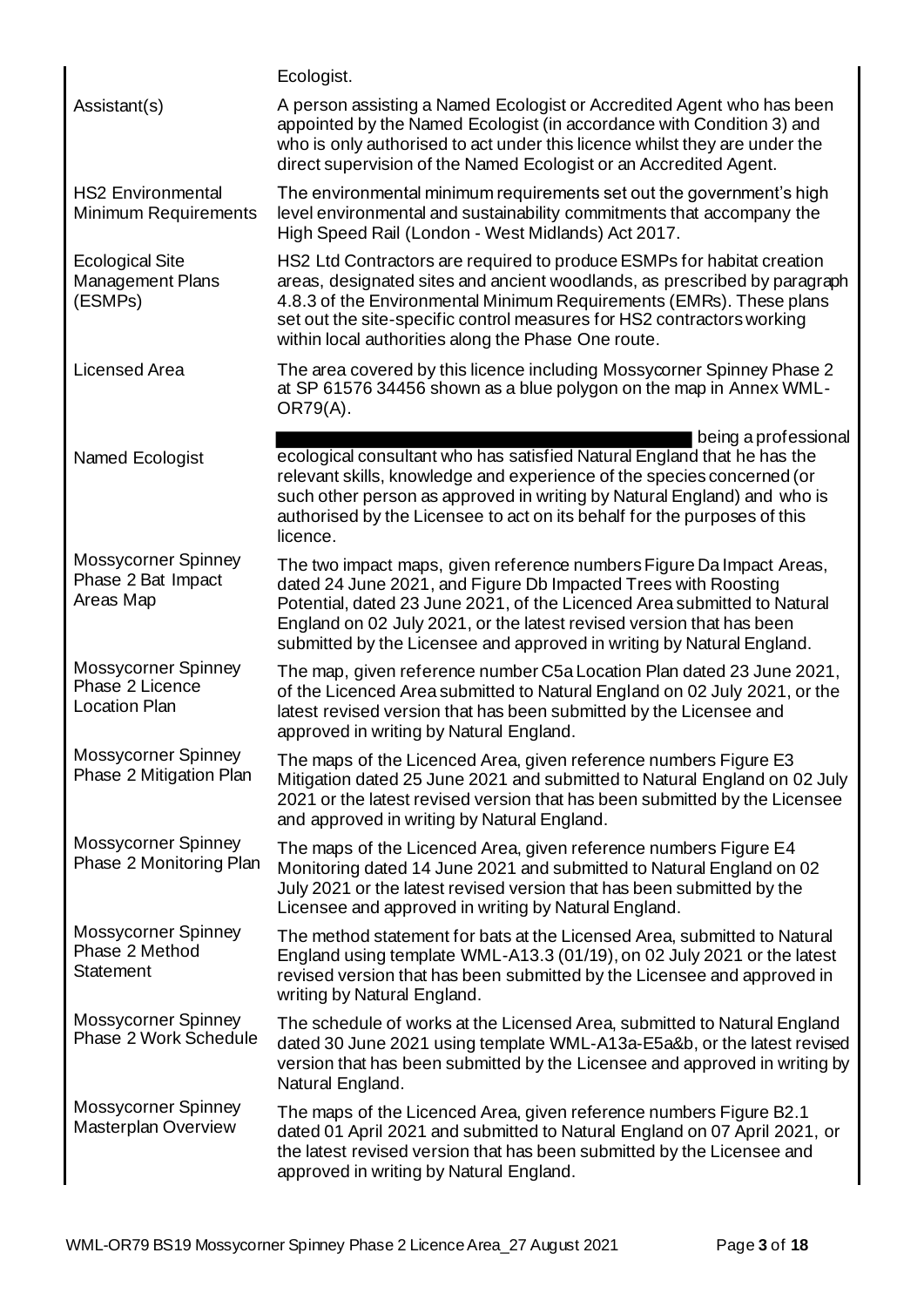The Masterplan detailing both phases (Phase 1 and Phase 2) of works at Mossycorner Spinney, given document reference: 1EW03-FUS\_AEC-EV-REP-CS06\_CL22-000002; and submitted to Natural England as part of the formal licence submission, or the latest revised version that has been submitted by the Licensee and approved in writing by Natural England.

References to specific sections, figures or other parts of a document apply to the relevant section, figure or part in the revised and approved version unless otherwise stated.

## **LICENCE CONDITIONS**

## **Who may use this licence**

1. This licence includes Annex WML-OR79(A) and Annex WML-OR79(B), which contain additional terms and conditions of use.

## **People authorised to use this licence**

- 2. Licensed activities may only be carried out under this licence by:
	- a. the Named Ecologist;
	- b. Accredited Agents; and
	- c. Assistants.
- 3. An Accredited Agent or Assistant must carry a signed copy of the authorisation letter from the Named Ecologist, appointing them by name for the purpose of this licence, while carrying out licensed activities in the Licensed Area and must produce this authorisation letter to any police or Natural England officer on request.

## **Working under the licence**

- 4. The Licensee has primary responsibility for ensuring that all activities carried out in the Licensed Area comply with the terms and conditions of the licence.
- 5. Before commencing activities under this licence, the Licensee shall nominate an Appointed Person whose details will be provided to Natural England in writing to oversee use of this licence. The Licensee shall promptly update Natural England in writing of a replacement Appointed Person if that person changes.
- 6. The Named Ecologist is responsible for undertaking and/or overseeing the work undertaken in respect of the licensed species. The Named Ecologist is responsible for checking the suitability and competence of any Accredited Agents or Assistants employed in the Licensed Area to undertake the required duties.
- 7. The Licensee and all persons acting under this licence must comply with:
	- a. the terms and conditions of this licence and its Annexes WML OR79(A) and WML OR79(B); and
	- b. the Mossycorner Spinney Phase 2 Method Statement, Mossycorner Spinney Phase 2 Work Schedule, Mossycorner Spinney Masterplan Overview, Mossycorner Spinney Phase 2 Licence Location Plan, Mossycorner Spinney Phase 2 Bat Impact Areas Map, Mossycorner Spinney Phase 2 Impacted Trees with Roosting Potential, Mossycorner Spinney Phase 2 Mitigation Plan, Mossycorner Phase 2 Monitoring Plan and Mossycorner Spinney Bat Licence: Masterplan; and
	- c. HS2 Environmental Minimum Requirements.
- 8. If there are conflicts or inconsistencies between commitments in the documents in condition 7(b) and the terms and conditions of this licence and its annexes, the licence and annexes will prevail. Any other conflicts or inconsistencies between the documents in condition 7(b) will be interpreted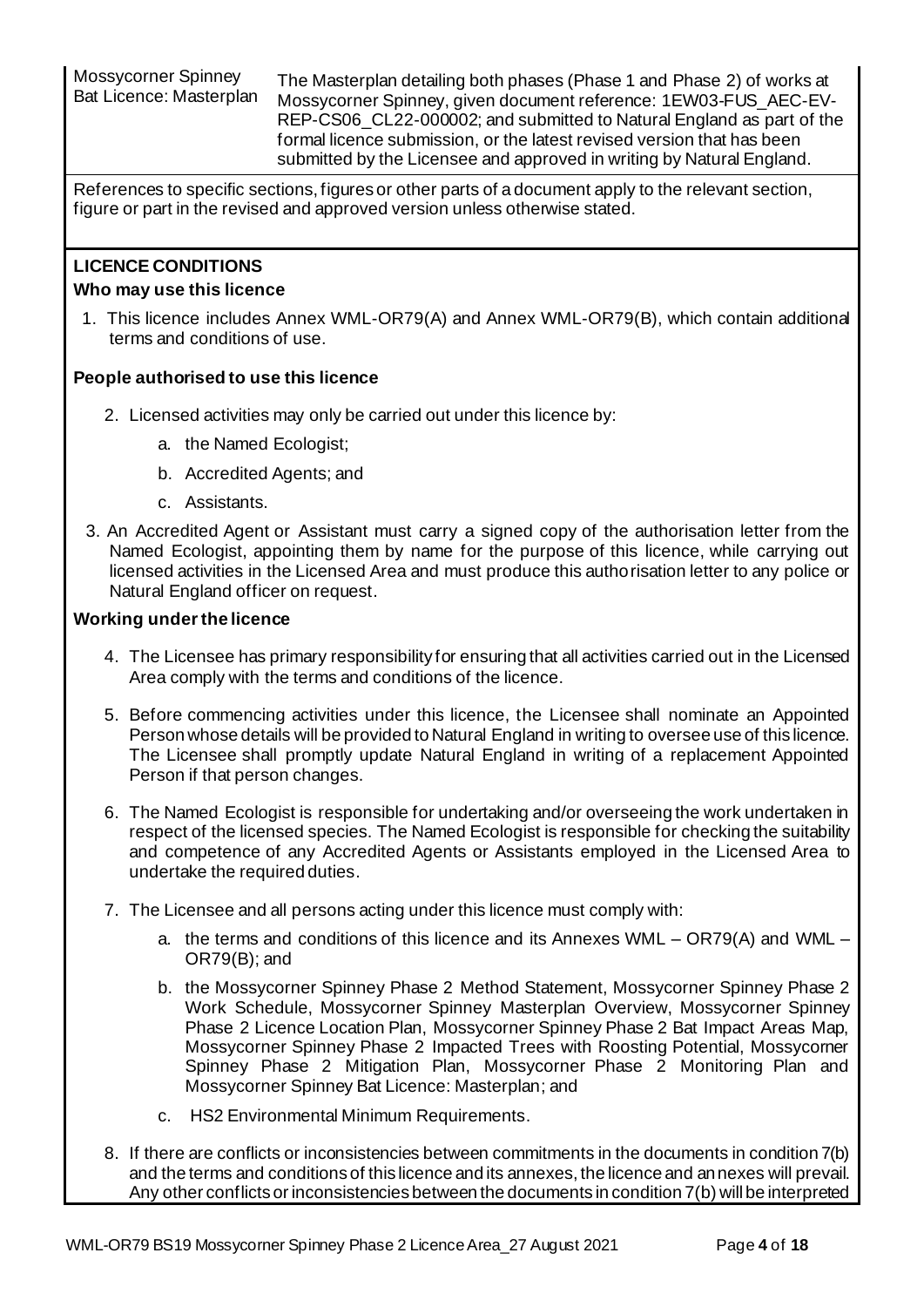on a precautionary basis to ensure the protection of bats.

- 9. While engaged in licensed activities, the Licensee shall make a copy of the licence and its Annexes available for inspection on each site in the Licensed Area where the activities are taking place and shall produce it on demand to any constable or an officer of Natural England.
- 10.All reasonable precautions must be taken to ensure that unnecessary suffering and harm to the species covered by this licence is avoided.

## **Where the licence may be used**

11.This licence may only be used within the Licensed Area and for the activities specified in Annex WML–OR79(B).

## **Surveying and Monitoring**

- 12.Pre felling surveys must be appropriately resourced and undertaken at suitable times and in accordance with Annex WML-OR79(B).
- 13.Monitoring must be undertaken in accordance with section E4.2b of the Mossycorner Spinney Phase 2 Method Statement (see definition above). Any relevant amendments to monitoring will be agreed with Natural England through a licence modification request and the Strategy will be reviewed before the end of the licence.

## **Recording and reporting requirements**

- 14.The Licensee must maintain a record of all bat-related activities carried out under the authority of this licence necessary for reporting to Natural England, including (as a minimum):
	- a) a list of all persons authorised to act under the licence and in what capacity (i.e. Accredited Agent or Assistant);
	- b) any action undertaken under this licence;
	- c) any mitigation or compensation provision;
	- d) any surveying and monitoring conducted;
	- e) any dead or injured bat found in the Licensed Area; and
	- f) any incidents or reports of activities in breach of this licence, including details of steps taken, and any disciplinary, remedial or corrective action.

These records are to be kept until two years after the final licensed action is undertaken and are to be made available for inspection by Natural England at any reasonable time.

- 15.Survey and monitoring records for bats must be submitted to the Local Biological Record Centre and to the relevant national recording scheme (or National Biodiversity Network (NBN) Atlas if there is no appropriate scheme) every other year.
- 16.An annual report of activities conducted under this licence must be sent by the Licensee to Natural England (at the address given below) for the first reporting year of 27 August 2021 – 31 December 2021 and submitted by 14 January 2022, and thereafter by 14 January for each subsequent reporting year of 01 January – 31 December, even if the licence is not used.
- 17.The long-term Mitigation, Monitoring and Management of the site will be reviewed after 8 years.

## **Future management**

18.All ESMPs applicable to the Licensed Area, or any part of it, must be updated to include the bat specific habitat management, maintenance and monitoring by or on behalf of the Licensee before the 31st December 2021, or prior to required actions and in line with the licensing requirements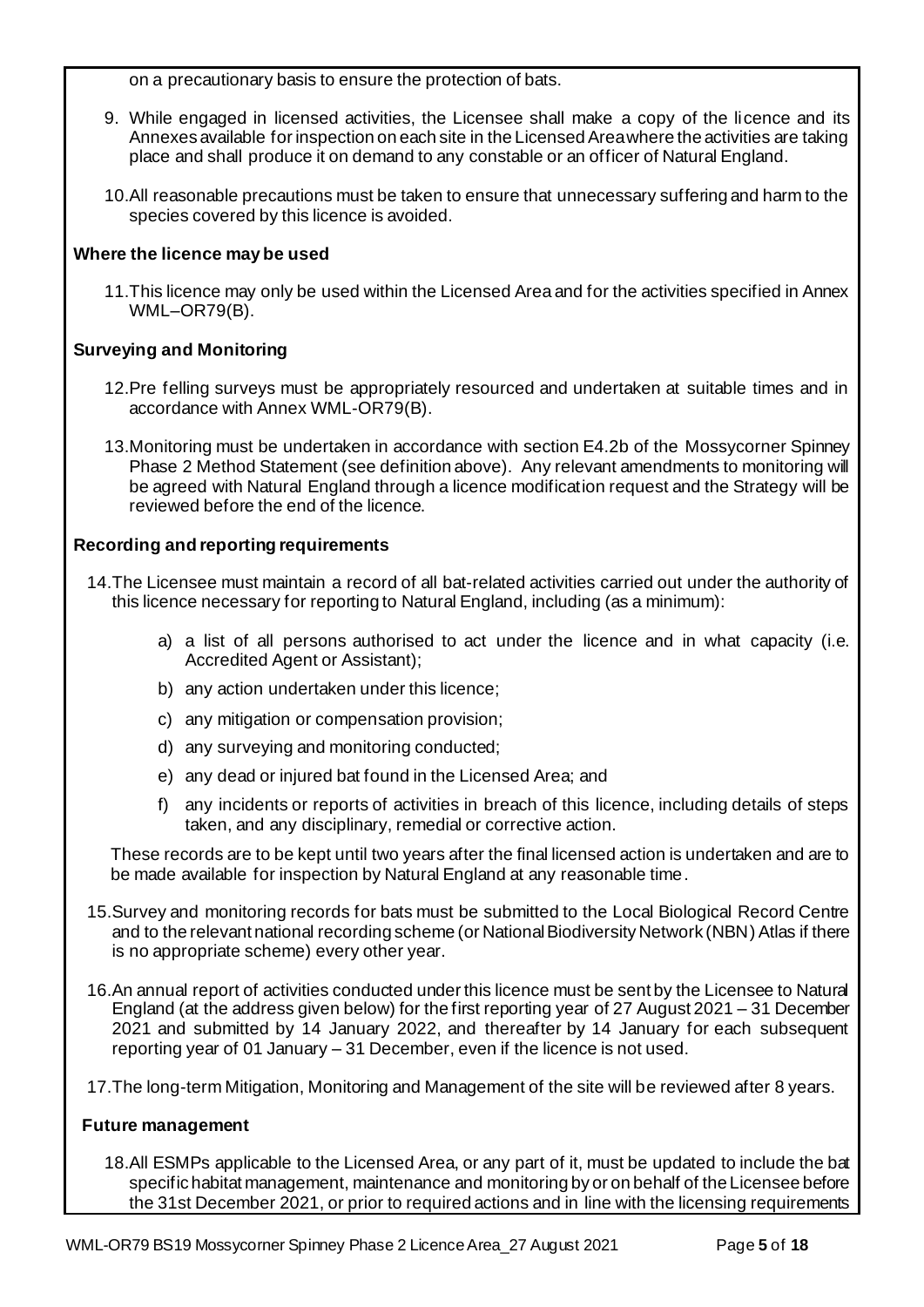of the Mossycorner Spinney Phase 2 Method Statement. The Licensee shall ensure compliance with the requirements of all ESMPs applicable to the Licensed Area, or any part of it, for the full period of the licence and will consult with Natural England in relation to any amendment or proposed amendment to any such ESMP.

## **Licence compliance**

- 19.For the purpose of ascertaining whether the conditions of this licence are being, or have been, complied with, the Licensee, the Named Ecologist and each Accredited Agent, Appointed Person and Assistant shall permit an officer of Natural England reasonable access to land where operations are being undertaken under this licence. Officers of Natural England shall also be permitted to be present during any operations carried out under the authority of this licence. Any such officer of Natural England may be required to produce his/her identification on demand and will be permitted to be accompanied by such persons as he/she considers necessary for the purpose of the visit. The Named Ecologist and each Accredited Agent, Appointed Person and Assistant shall give all reasonable assistance to an officer of Natural England and any persons accompanying him/her.
- 20.Failure to comply with the terms and conditions of this licence (including the recording and reporting requirements) will, by default, render this licence null and void and it may not be relied upon until such time that Natural England confirms in writing that its use may resume.
- 21.Natural England must be informed of all breaches to this licence within 48 hours of the Licensee becoming aware of a breach occurring. Unless advised otherwise by Natural England, the Licensee must take the necessary steps to address any breaches or poor practice identified as soon as practicable.
- 22.Persons acting under this licence must abide by the following disease risk management precautions to minimise the risk of accidentally transmitting the virus that causes COVID-19 from people to captive or wild mammals:
	- a. Anyone showing symptoms of COVID-19, or living with someone showing symptoms of COVID-19, or who has been in contact with someone with COVID-19, must not undertake any licensed activities.
	- b. Limit close proximity, including handling of mammals, to where this is necessary to carry out the licensed activity.
	- c.Disposable gloves and a face covering must be worn when handling, and if you are in close proximity to, any mammal.
	- d. Good hygiene practices must be followed including hand washing with soap and/or hand sanitising (with 70% alcohol-based sanitiser), before and after close proximity to or handling mammals, their food and/or associated supplies.
	- e. All equipment used for handling and transporting, or coming into contact with mammals, must be cleaned and disinfected before and after use. Any non-disposable gloves that have been used for mammal handling, and face coverings, must be washed between uses. Any products used to clean and disinfect equipment must be safe for use where there could be contact with animals, and used at an effective and safe dilution rate (see 'Additional Note' o).
	- f. At all times, you must follow the latest government guidance on COVID-19 that is in force and in place at the time that the licensed activity is being carried out.

In this context, 'close proximity' between people and mammals means being in the same room or vehicle, or within 2m outdoors.

Issued by and on behalf of Natural England on 27 August 2021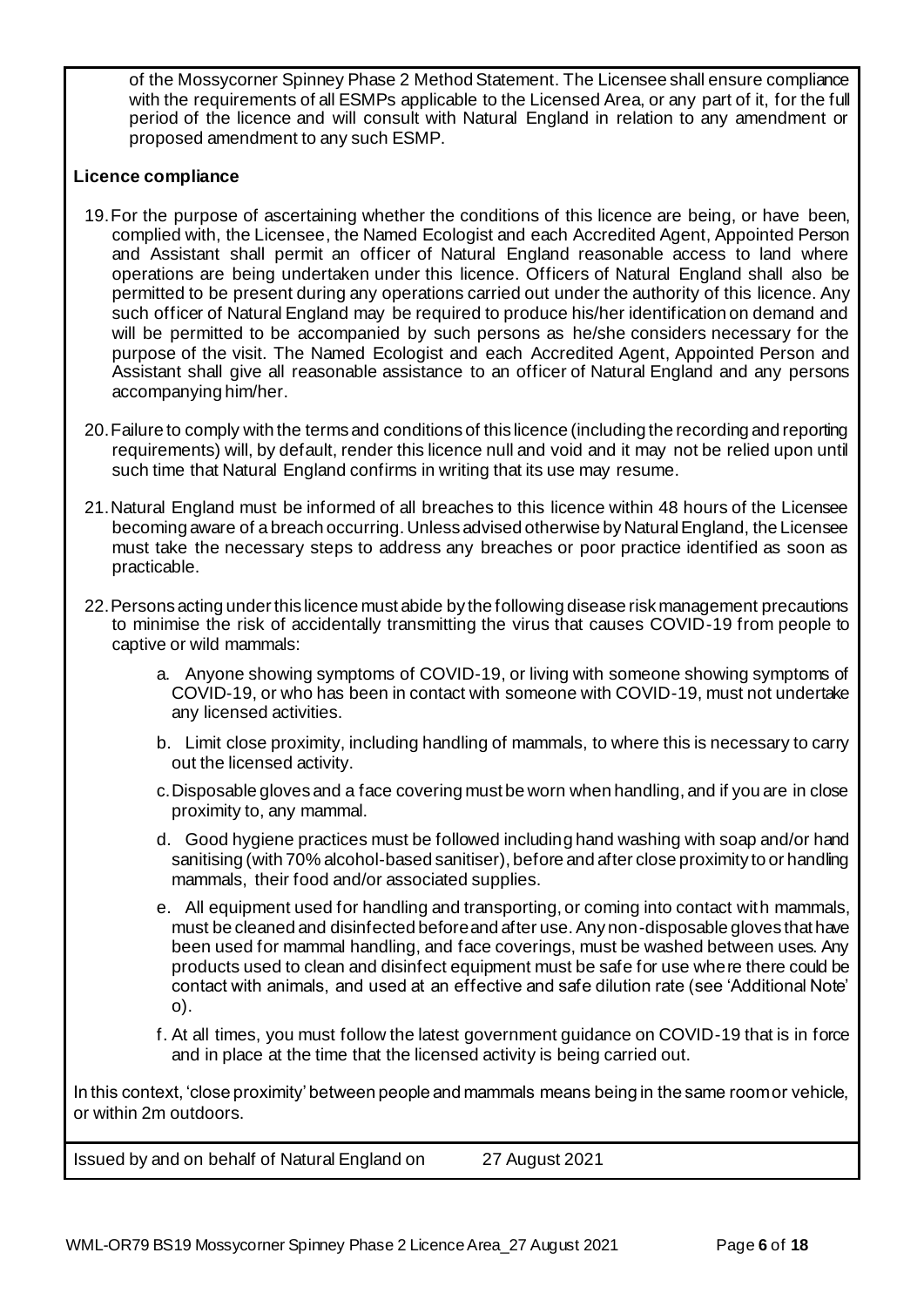## **INFORMATION AND ADVICE**

- a. Any requests for information in a licence will be considered under the Environmental Information Regulations 2004 and the Freedom of Information Act 2000 as appropriate.
- b. The licence may be modified, extended, terminated or revoked at any time by Natural England or the Secretary of State, but this will not be done unless there are good reasons for doing so.
- c. This licence conveys no authority for actions prohibited by any other legislation. For example, anyone acting under this licence is not exempt from the provisions of Section 28E of the 1981 Act. This means that owners/occupiers are obliged to give notice to Natural England if they propose to carry out an operation lkely to damage a Site of Special Scientific Interest (SSSI). To identify SSSIs and the features for which they are designated, refer to www.magic.gov.uk. For further advice or to request consent for an activity please contact the Natural England 'Responsible Officer' for the relevant site(s). Contact details are available from the Natural England Enquiry Service (see below).
- d. No person convicted on or after 1 January 2010 of an offence under the Conservation of Habitats and Species Regulations 2017, the 1981 Act, the Protection of Badgers Act 1992, the Deer Act 1991, the Hunting Act 2004, the Wild Mammals (Protection) Act 1996, the Animal Welfare Act 2006 or the Protection of Animals Act 1911 (all as amended) may use this licence without the permission of Natural England unless, in respect of that offence, either:
	- i. they are a rehabilitated person for the purposes of the Rehabilitation of Offenders Act 1974 and their conviction is treated as spent; or
	- ii. a court has made an order discharging them absolutely.

Any request to use the licence by a person to whom this note applies will be considered on its merits.

e. The common name or names of species given in the Licence, Annexes, and associated documents are included by way of guidance only; in the event of any dispute or proceedings, it is the scientific name of a species that will be taken into account.

## **Training requirements**

f. Training must be relevant to the conditions and the activities permitted by the licence and should be undertaken at regular intervals. This should include: identification of European and other protected species, and non-native species relevant to the activities authorised by this licence and signs indicating they may be present; surveying techniques; best practice guidance and reasonable avoidance measures; mitigation techniques and methods, and a working knowledge of the relevant law.

## **General Welfare Considerations**

- g. Persons acting under this licence may photograph any protected species named in this licence in connection with licensed work provided that this causes no additional disturbance or any other harm.
- h. Under the Animal Welfare Act 2006 it is an offence to cause any unnecessary suffering to an animal under the control of man (section 4). This applies to the treatment of animals (including non-target species) held in nets, traps, etc.

### **The limits of licences**

- i. Licences permit action only for the purposes specified on that licence.
- j. Licences do not permit actions prohibited under any other legislation (unless it is clearly stated that the licence does), nor do they confer any right of entry upon land.
- k. Unless otherwise stated the provisions of Natural England licences only apply landward of the mean low water mark in England. The Marine Management Organisation is responsible for all licensing seaward of the mean low water mark.
- l. No work shall be carried out under this licence on a National Nature Reserve except with the prior written permission of Natural England's 'SSSI Adviser' for the relevant site(s) (contact details available from Enquiry Service – see below).

### **Compliance and enforcement**

- m. The Licensee is expected to monitor compliance with the licence and to take action in the event that poor practice and/or non-compliance are identified. A person may be barred from using this licence by Natural England, for example, if that person breaches the conditions of this licence. In these circumstances Natural England will notify the Licensee.
- n. Natural England checks compliance with licences and the attached conditions. Where breaches are identified, these may be subject to enforcement action.

### **Working during the coronavirus pandemic**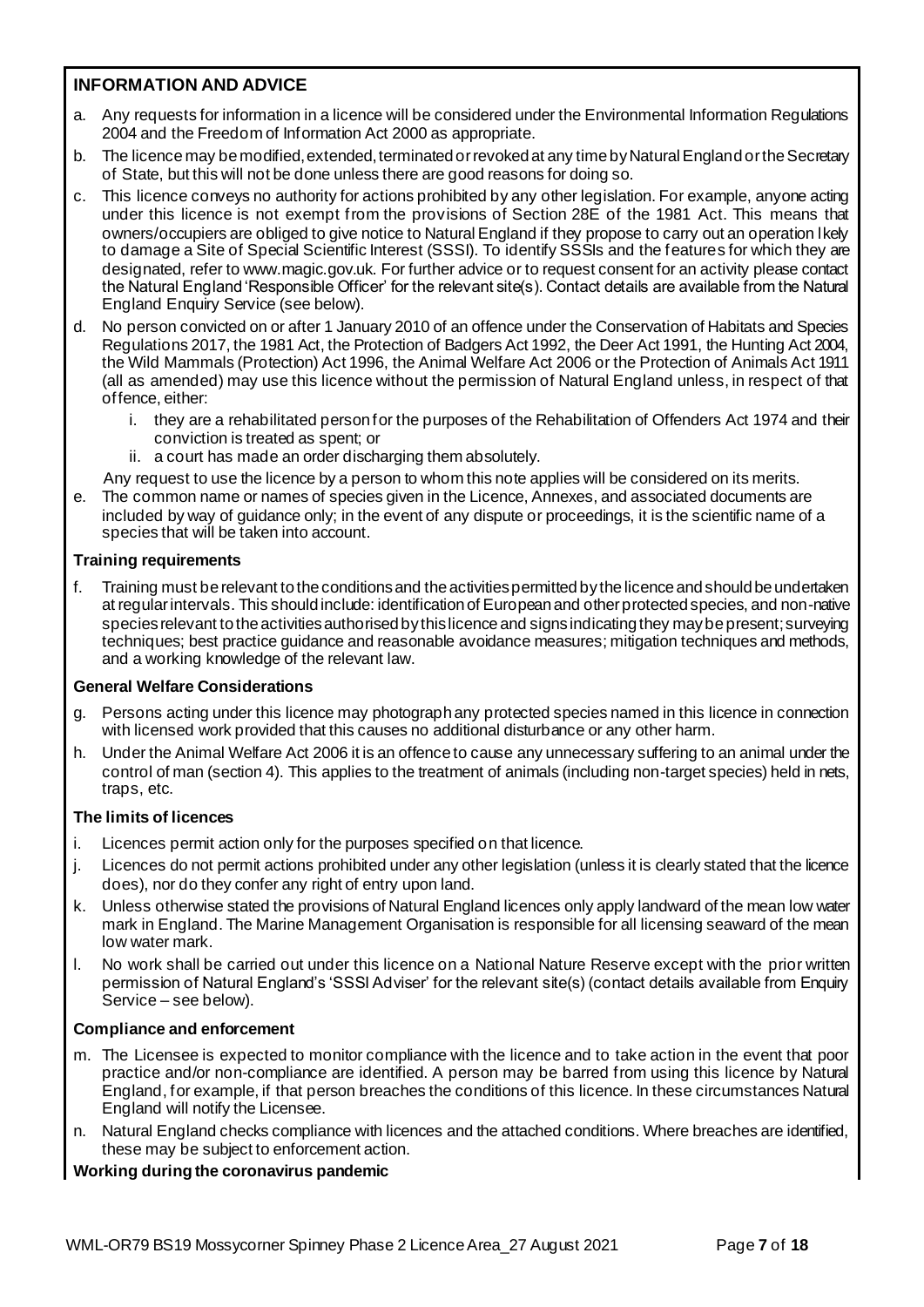'Safe4' is considered to be an appropriate disinfectant for equipment where there could be contact with animals. This product is considered effective against the virus that causes COVID-19 at a dilution of 1:50.

| <b>Contact details for Natural England</b>                                                                                                                       | Other useful contacts                                                                                                                                                                                                                                                      |  |  |  |  |
|------------------------------------------------------------------------------------------------------------------------------------------------------------------|----------------------------------------------------------------------------------------------------------------------------------------------------------------------------------------------------------------------------------------------------------------------------|--|--|--|--|
| For licensing enquiries (& Reporting):                                                                                                                           | Local Record Centres: to find out where your nearest Local<br>Record Centre is visit the Association of Local Environmental<br>Record Centres website at: http://www.alerc.org.uk/find-an-<br>Irc.html                                                                     |  |  |  |  |
| Telephone 020 802 61089<br>HS2wildlifelicensing@naturalengland.org.uk<br>Email                                                                                   |                                                                                                                                                                                                                                                                            |  |  |  |  |
| Postal address<br>Wildlife Licensing, Natural England, Horizon House,<br>Deanery Road, Bristol BS1 5AH                                                           | <b>Legislation:</b> to view the full text of the legislation referred to in<br>this licence visit http://www.legislation.gov.uk                                                                                                                                            |  |  |  |  |
| For other enquiries use the Enquiry Service:<br><b>Telephone</b><br>0300 060 3900<br>enquiries@naturalengland.org.uk<br>Email<br>Natural England - GOV.UK<br>Web | <b>Feedback and Complaints:</b> we welcome and value your<br>compliments, complaints, suggestions and comments about our<br>services. Please see our 'Contactus' section for more details.<br>https://www.gov.uk/government/organisations/natural-<br>england#org-contacts |  |  |  |  |
|                                                                                                                                                                  |                                                                                                                                                                                                                                                                            |  |  |  |  |
| Using and Sharing Your Information                                                                                                                               |                                                                                                                                                                                                                                                                            |  |  |  |  |

## **Who is collecting my data?**

The data controller is the Natural England, Foss House, Kings Pool, 1-2 Peasholme Green, York, Y01 7PX. You can contact the Natural England Data Protection Manager at: Natural England, County Hall, Spetchley Road, Worcester, WR5 2NP; foi@naturalengland.org.uk.

Any questions about how we are using your personal data and your associated rights should be sent to the above contact. The Data Protection Officer responsible for monitoring that Natural England is meeting the requirements of the legislation is : Defra group Data Protection Officer, Department for Environment, Food and Rural Affairs, SW Quarter, 2nd floor, Seacole Block, 2 Marsham Street, London SW1P 4DF. DefraGroupDataProtectionOfficer@defra.gsi.gov.uk.

#### **What if my data is being collected and how is it used? What is the legal basis for the processing?**

The information on the licence application form and any supporting material will be used by Natural England to undertake our licensing functions. This will include, but is not limited assessing your application, issuing a licence if applicable, monitoring compliance with licence conditions and collating licence returns and reports. The personal information we will process will include, but is not limited to your name and contact details, customer type and reasons for wanting a licence.

Processing is necessary for the performance of a task carried out in the public interest or in the exercise of official autho rity vested in the data controller. That task is to conduct the licensing functions as delegated by Defra to Natural England under Part 8 Agreement under section 78 of the Natural Environment and Rural Communities Act 2006

#### **Who will my data be shared with?**

Your personal data may be shared by us with the Department for Food, Environment and Rural Affairs and its executive agencies including the Rural Payments Agency and the Environment Agency. This will be used to monitor and evaluate the effectiveness of our work.

It may also be shared with:

- **Police**
- HS2 Ltd.

We will respect personal privacy, whilst complying with access to information requests to the extent necessary to enable Natural England to comply with its statutory obligations under the Environmental Information Regulations 2004, and the Freedom of Information Act 2000.

**If you are relying on my consent to process my data, can I withdraw my consent**?

No, because the processing is not based on consent.

#### **How long will my data be held for?**

Your personal data will be kept by us for 7 years after the expiry of your licence or longer if stated in the licence conditions.

#### **What will happen if I don't provide the data?**

Failure to provide this information will mean that Natural England will not be able process your licence application.

#### **Will my data be used for automated decision-making or profiling?**

The information you provide is not connected with individual decision making (making a decision solely by automated means without any human involvement) or profiling (automated processing of personal data to evaluate certain things about an individual).

#### **Will my data be transferred outside of the EEA?**

The data you provide will not be transferred outside the European Economic Area.

**What are my rights?**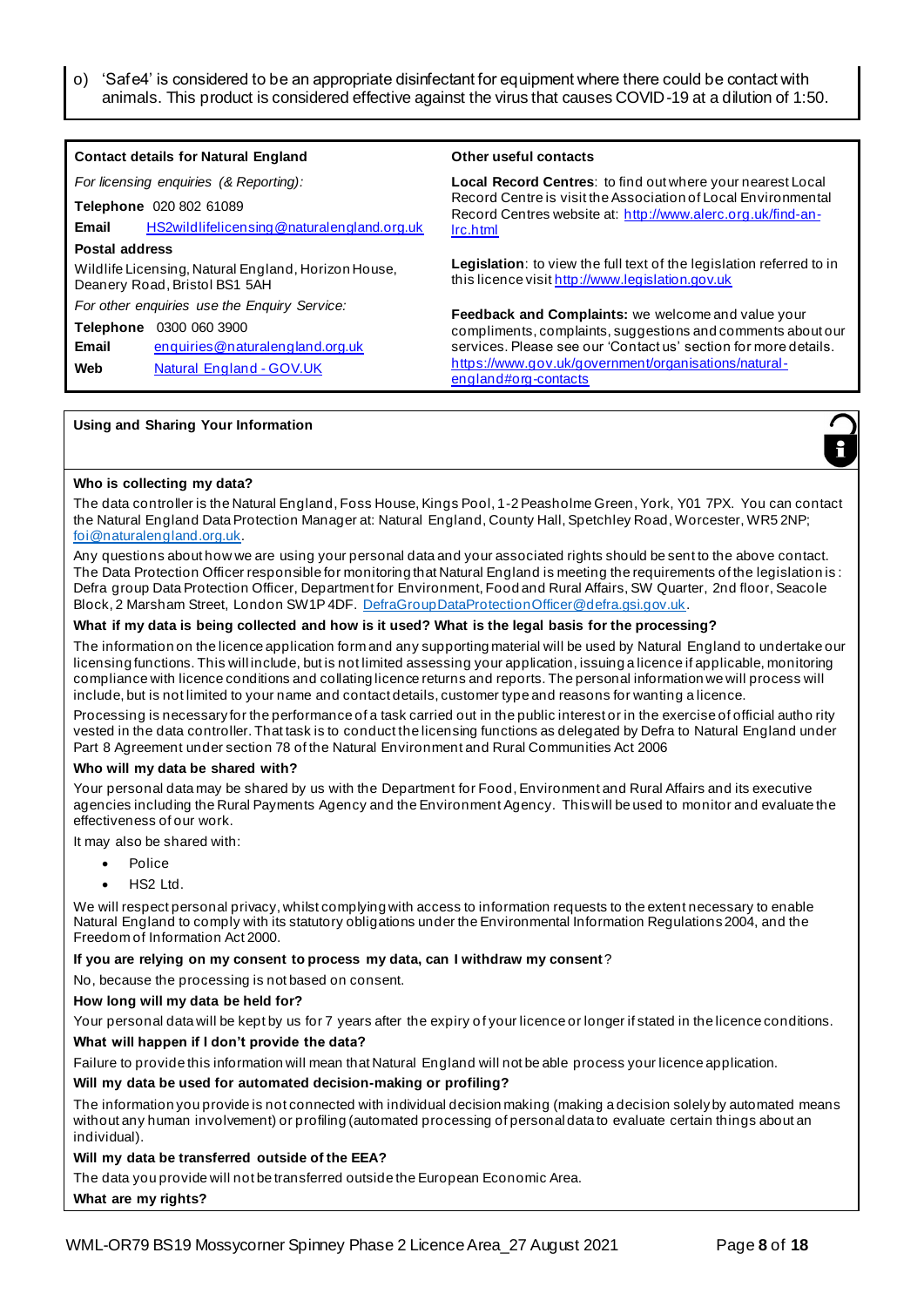A list of your rights under the General Data Protection Regulation, the Data Protection Act 2018, is accessible at: https://ico.org.uk/for-organisations/guide-to-the-general-data-protection-regulation-gdpr/individual-rights/

## **How do I complain?**

You have the right to lodge a complaint with the ICO (supervisory authority) at any time. Should you wish to exercise that right full details are available at: https://ico.org.uk/for-organisations/guide-to-the-general-data-protection-regulationgdpr/individual-rights/

**Natural England's Information Charter can be found here:** https://www.gov.uk/government/organisations/naturalengland/about/personal-information-charter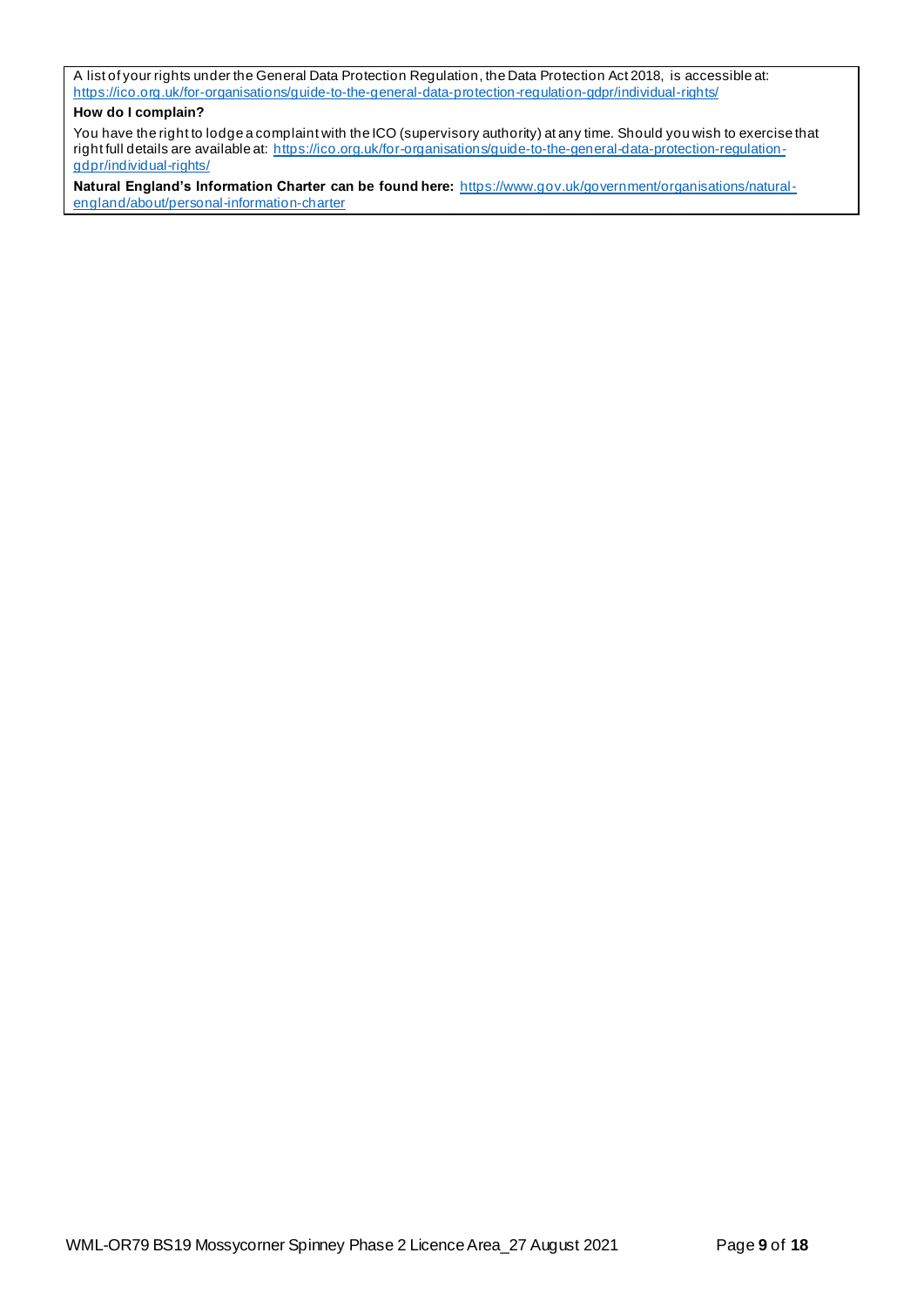# **ANNEX WML – OR79(A)**

This Annex defines the boundaries and areas of the Licensed Area – As shown on Figure C5b





WML-OR79 BS19 Mossycorner Spinney Phase 2 Licence Area\_27 August 2021 Page **10** of **18**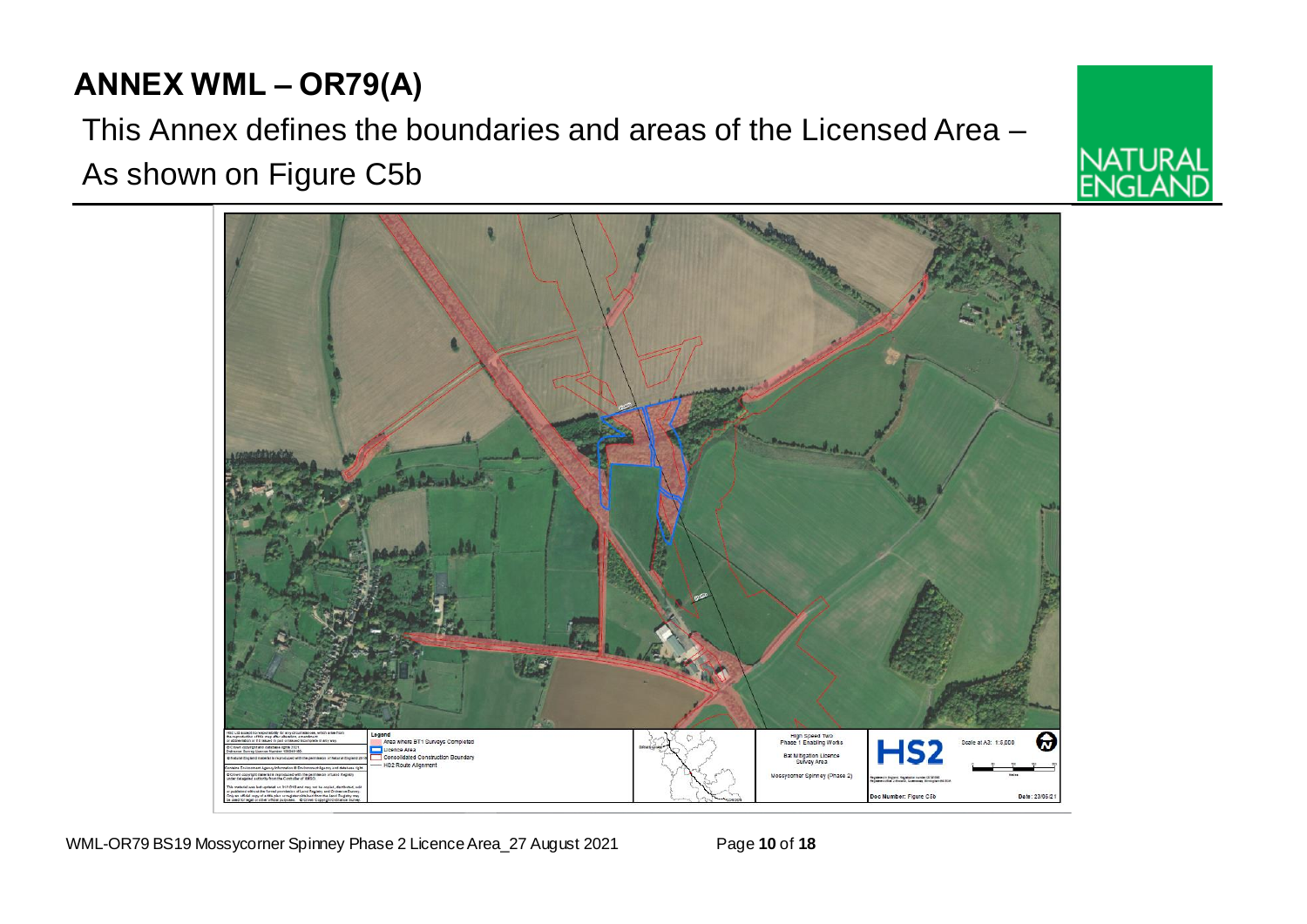## **ANNEX WML – OR79(B)**

## Permitted activities and licensed methods for bats within the Licensed Area



## **OVERVIEW**

This Annex specifies the activities and operations affecting bats that are permitted within the Licensed Area and includes relevant conditions. Surveys and inspections for bats in trees identified as having bat roost potential must be undertaken to establish whether bats are present prior to undertaking tree works. This Annex does not permit works to trees where a species of bat or roost types not covered by this licence is present.

- **Activities permitted** I. Capture
	- II. Transport
	- III. Disturb
	- IV. Damage or destroy resting place

This licence permits activities affecting the following roost types only: Day roosts; Night roosts; Transitional/occasional roosts; Feeding Perches; and one Hibernation roost (see Definitions at Condition B26).

**Purpose(s) for which these activities may be conducted** Imperative reasons of overriding public interest including those of a social or economic nature and beneficial consequences of primary importance for the environment.

### **IMPORTANT**

These activities are subject to the terms and conditions set out in the main licence in addition to those in this Annex. All terms and conditions in this Annex must be fully adhered to whether or not they are identified in Table 1. Terms and conditions that have a particular relevance to an activity are identified in Table 1 for ease of reference only.

Definitions in the main licence also apply to this Annex and further definitions specific to this Annex are set out at Conditions B26 and B27.

### **Interpreting the table of permitted activities and operations**

- *Permitted activities and operations*: a brief description of each activity or operation permitted under the licence.
- *Actions made lawful by this licence:* for each activity or operation listed the presence of a corresponding 'X' indicates which acts are made lawful if conducted in accordance with the terms and conditions of this licence.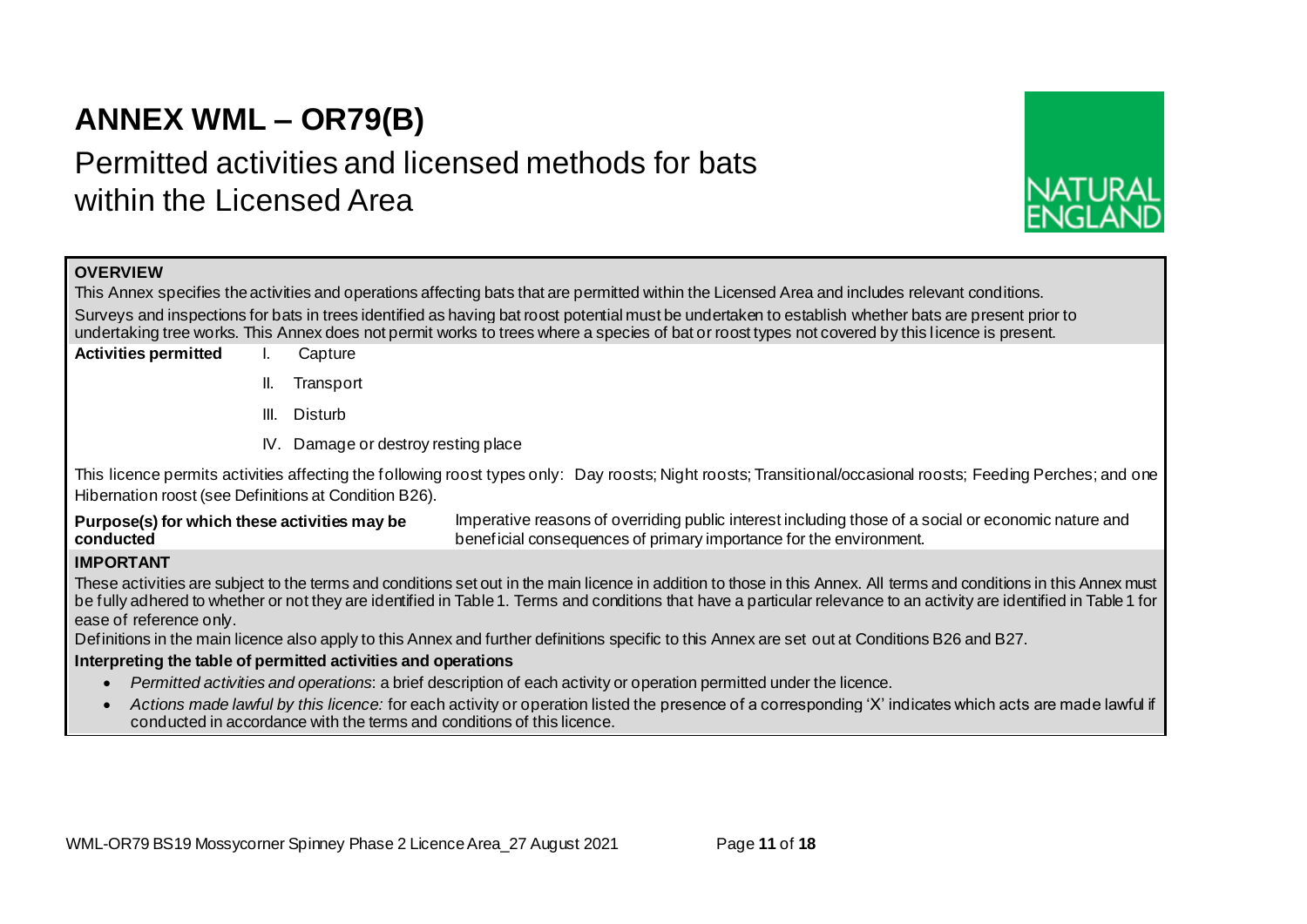**Table 1: Permitted activities and operations**

|                                                                                  | Actions made lawful by this |                  |                |                           |                          |                        |                           | <b>Additional</b><br>condition No.<br>especially<br>relevant to the   | <b>Permitted</b>                                                                                                                                                                      | <b>Species</b>                                                                                                 |
|----------------------------------------------------------------------------------|-----------------------------|------------------|----------------|---------------------------|--------------------------|------------------------|---------------------------|-----------------------------------------------------------------------|---------------------------------------------------------------------------------------------------------------------------------------------------------------------------------------|----------------------------------------------------------------------------------------------------------------|
|                                                                                  |                             | licence          |                |                           |                          |                        |                           | action                                                                | methods                                                                                                                                                                               | permitted                                                                                                      |
| <b>Permitted activities</b><br>and operations                                    | Capture                     | Transport        | <b>Disturb</b> | Damage<br>resting place   | Damage<br>breeding sites | esting play<br>Destroy | Destroy<br>breeding sites |                                                                       |                                                                                                                                                                                       |                                                                                                                |
| Noise, lighting and<br>vibration caused by<br>construction related<br>activities |                             |                  | X              | $\boldsymbol{\mathsf{X}}$ |                          |                        |                           | B1, B2, B3, B4,<br><b>B10</b>                                         | Disturbance by<br>noise, lighting and<br>vibration                                                                                                                                    |                                                                                                                |
| Pre-works inspection<br>of trees                                                 | X                           | $\sf X$          | X              | X                         |                          |                        |                           | B1, B2, B3, B4,<br>B5, B6, B7, B8,<br>B9, B10, B11,<br>B12, B13, B14  | By hand;<br>Endoscope; Torch<br>illumination; Static<br>hand-held net;                                                                                                                | Brown long-eared bat,<br>Natterer's bat, whiskered bat,<br>common pipistrelle bat,<br>soprano pipistrelle bat, |
| Roost loss through                                                               |                             |                  |                |                           |                          |                        |                           | B1, B2, B3, B4,<br>B5, B6, B7, B8,<br>B9, B10, B11,<br>B12, B13, B14, | Exclusion by one-<br>way door or valve;<br>Permanent<br>exclusion;<br><b>Destructive Search</b><br>by Soft Demolition;<br><b>Destructive Search</b><br>by Soft Felling;<br>Mechanical | Leisler's bat and Daubenton's<br>bat.                                                                          |
| tree felling                                                                     | X                           | $\boldsymbol{X}$ | X              | $\times$                  |                          | Χ                      |                           | B15, B16, B17                                                         | Demolition                                                                                                                                                                            |                                                                                                                |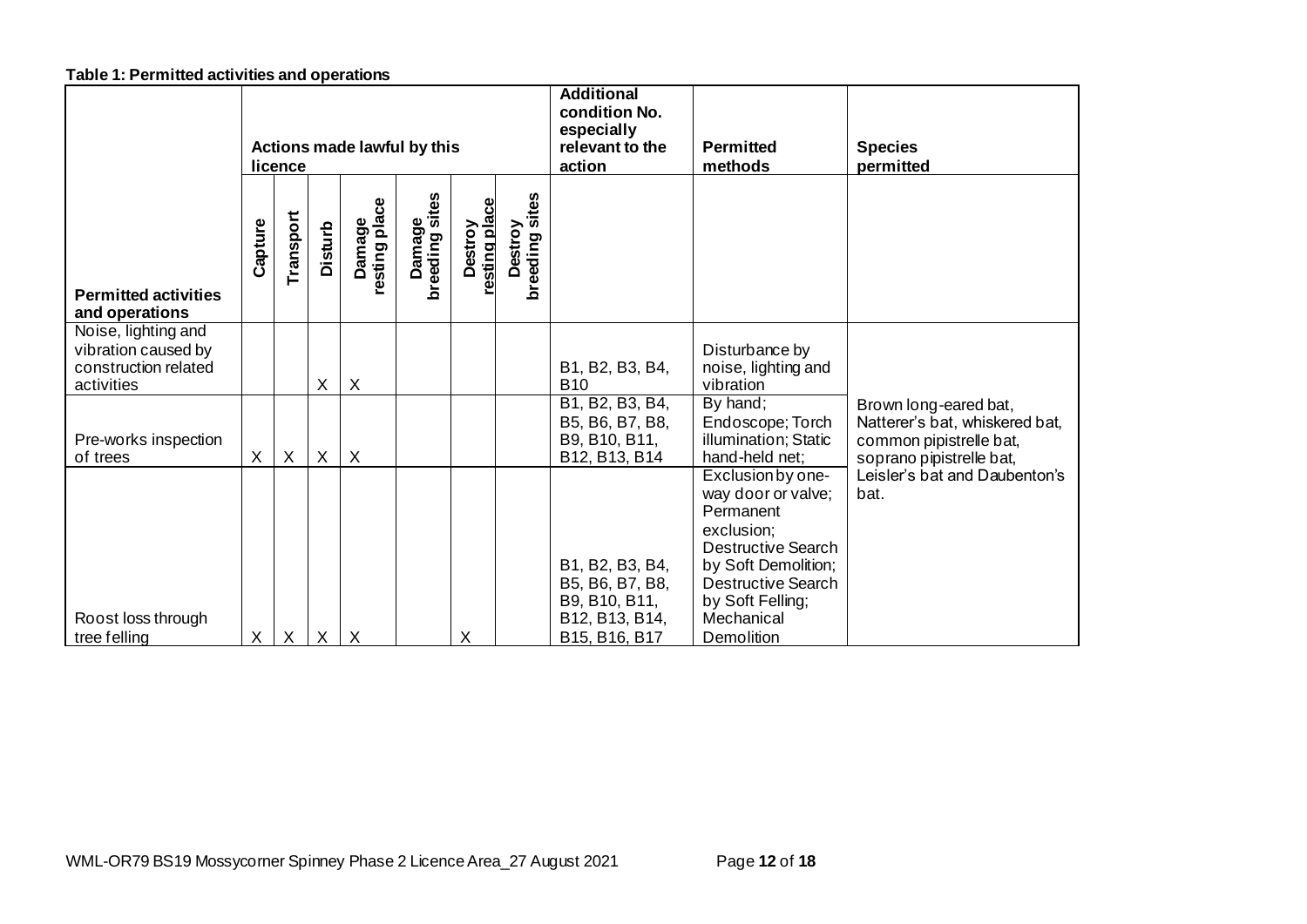| Species                 | Licensable activities and maximum numbers: |                |                |                  |                             |                              |                                                                                                                                                                                      |                                                                                                                                                      |
|-------------------------|--------------------------------------------|----------------|----------------|------------------|-----------------------------|------------------------------|--------------------------------------------------------------------------------------------------------------------------------------------------------------------------------------|------------------------------------------------------------------------------------------------------------------------------------------------------|
|                         | Capture                                    | Transport      | <b>Disturb</b> |                  | Damage<br>breeding<br>sites | Destroy<br>breeding<br>sites | place<br>resting<br>Destroy                                                                                                                                                          | site<br>Damage<br>resting                                                                                                                            |
| Brown long-eared bat    | 10                                         | 10             | Not Specified  | $\mathbf 0$      |                             | $\overline{0}$               | 0                                                                                                                                                                                    | 0                                                                                                                                                    |
| Natterer's bat          | 10                                         | 10             | Not Specified  | $\pmb{0}$        |                             | 0                            | 1                                                                                                                                                                                    | 1                                                                                                                                                    |
| Whiskered bat           | $\overline{2}$                             | $\overline{2}$ | Not Specified  | $\pmb{0}$        |                             | 0                            | 0                                                                                                                                                                                    | $\pmb{0}$                                                                                                                                            |
| Common pipistrelle      | 10                                         | 10             | Not Specified  | $\mathbf 0$      |                             | $\overline{0}$               | 0                                                                                                                                                                                    | 0                                                                                                                                                    |
| Soprano pipistrelle bat | 10                                         | 10             | Not Specified  | $\pmb{0}$        |                             | 0                            | 0                                                                                                                                                                                    | $\pmb{0}$                                                                                                                                            |
| Leisler's bat           | 5                                          | 5              | Not Specified  | $\boldsymbol{0}$ |                             | 0                            | 1                                                                                                                                                                                    | 0                                                                                                                                                    |
| Daubenton's bat         | $\overline{2}$                             | $\overline{2}$ | Not Specified  | $\pmb{0}$        |                             | $\pmb{0}$                    | 0                                                                                                                                                                                    | $\mathbf 0$                                                                                                                                          |
| <b>Maximum total</b>    | 49                                         |                |                |                  |                             |                              | 1 confirmed<br>Natterer's<br>day roost<br>and 1<br>assumed<br>Leisler's<br>hibernation<br>roost and<br>143 PRFs in<br>76 trees with<br>moderate<br>and high<br>roosting<br>potential | 1 confirmed<br>Natterer's<br>day roost in<br>indirect<br>impact zone<br>and 15<br>moderate<br>potential<br>trees and 4<br>high<br>potential<br>trees |

The maximum number(s) stated in the above table refers to the maximum number of individuals of the stated species that can be captured or transported under the terms of this licence and the maximum number/s of resting places (see definition B26) or breeding sites that can be damaged or destroyed under this licence (if applicable).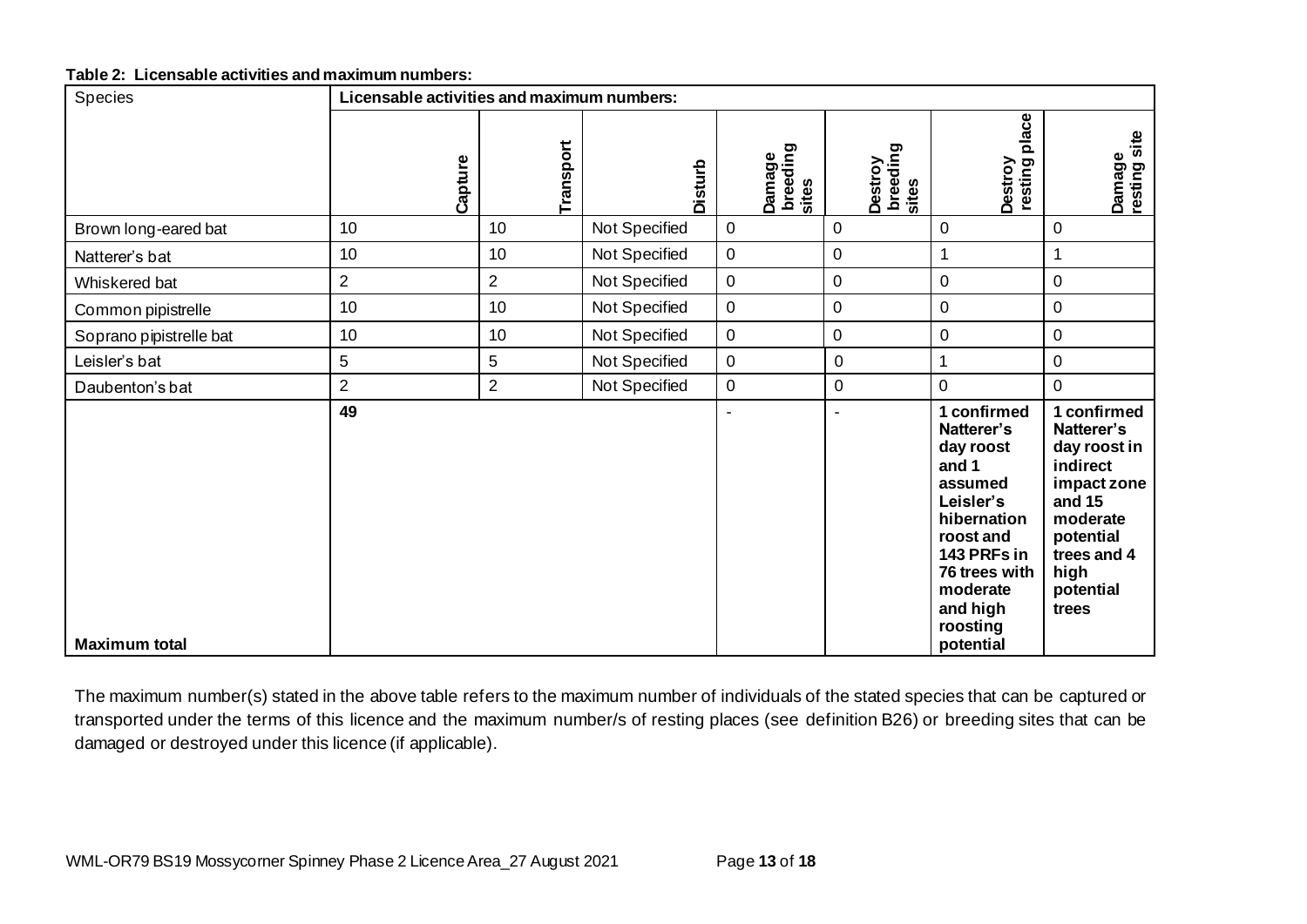## **ANNEX B LICENCE CONDITIONS**

## **Working under this licence:**

- B1. This licence is only to be used in connection with the Project Description and only when alternatives recognised by the Named Ecologist or an Accredited Agent are not appropriate to the conservation of bats.
- B2. The Licensee, the Named Ecologist, Accredited Agents, the Appointed Person and Assistants must adhere to the activities and timescales agreed in the Mossycorner Spinney Phase 2 Work Schedule**.**
- B3. The Named Ecologist or an Accredited Agent must ensure that all those involved with the licensed works understand by way of a 'tool box talk' that bats are present; the legislation relating to bats; measures that will be used to protect them; good working practices; licensed activities and what to do should bats be found. This information must be provided before any licensed works commence on site. A written record that this has been undertaken, and that it covers the above points, must be kept by the Named Ecologist or Accredited Agent and made available to Natural England or any police officer on request.

## **Methodology:**

- B4. All relevant animal welfare legislation must be complied with at all times.
- B5. All works must be undertaken using best practice methodology to ensure minimal risk to bats. Persons acting under this licence must abide by the advice on excluding bats, handling bats and working in bat roosts in the most up to date edition of the *"Bat Mitigation Guidelines"* and the *"Bat Workers Manual"*. "*The Bat Survey - Good Practice Guidelines*" are available from the BCT website. You are expected to check whether this guidance has been updated and if so, to ensure that you act in accordance with the most up to date version. In addition to this:
	- a) The use of endoscopes, artificial light from torches, Destructive Search by Soft Demolition (see Definition in Annex Condition B27) temporary obstruction of roost access, temporary or permanent exclusion methods (including installation) and use of static hand held nets must only be undertaken or directly supervised by the Named Ecologist, or an Accredited Agent.
	- b) Where capture and/or handling of bats are necessary, only the Named Ecologist, Accredited Agent, or an Assistant may do so. Capture/handling/exclusion of bats must only be undertaken in conditions suitable for bats to be active.
	- c) Where bats are discovered and taken under this licence they must either be relocated to a suitable roost for the species, or where bats are held this must be done safely and bats released on site at dusk in, or adjacent to, suitable foraging/ commuting habitat in safe areas within or directly adjacent to the pre-works habitat. Where a bat is unexpectedly discovered in adverse weather conditions, condition B14 must be followed.
	- d) Endoscopes and handheld nets are only to be used to assist with the locating and capture of bats.
	- e) Temporary and permanent exclusion must be carried out using techniques specified in the most up to date edition of the '*Bat Workers Manual*'. If one-way exclusion devices are to be used, each device must remain in position for a period of at least 5 consecutive days/ nights throughout a spell of suitable weather conditions, or longer until these conditions prevail.
	- f) Prior to destructive works, an inspection using torches and/or an endoscope must be performed internally to search for the presence of bats. If any bat species covered by this licence is found and is accessible, each will be captured by gloved hand or hand-held net, given a health check and then each placed carefully inside a drawstring, calico cloth holding bag or similar for transport.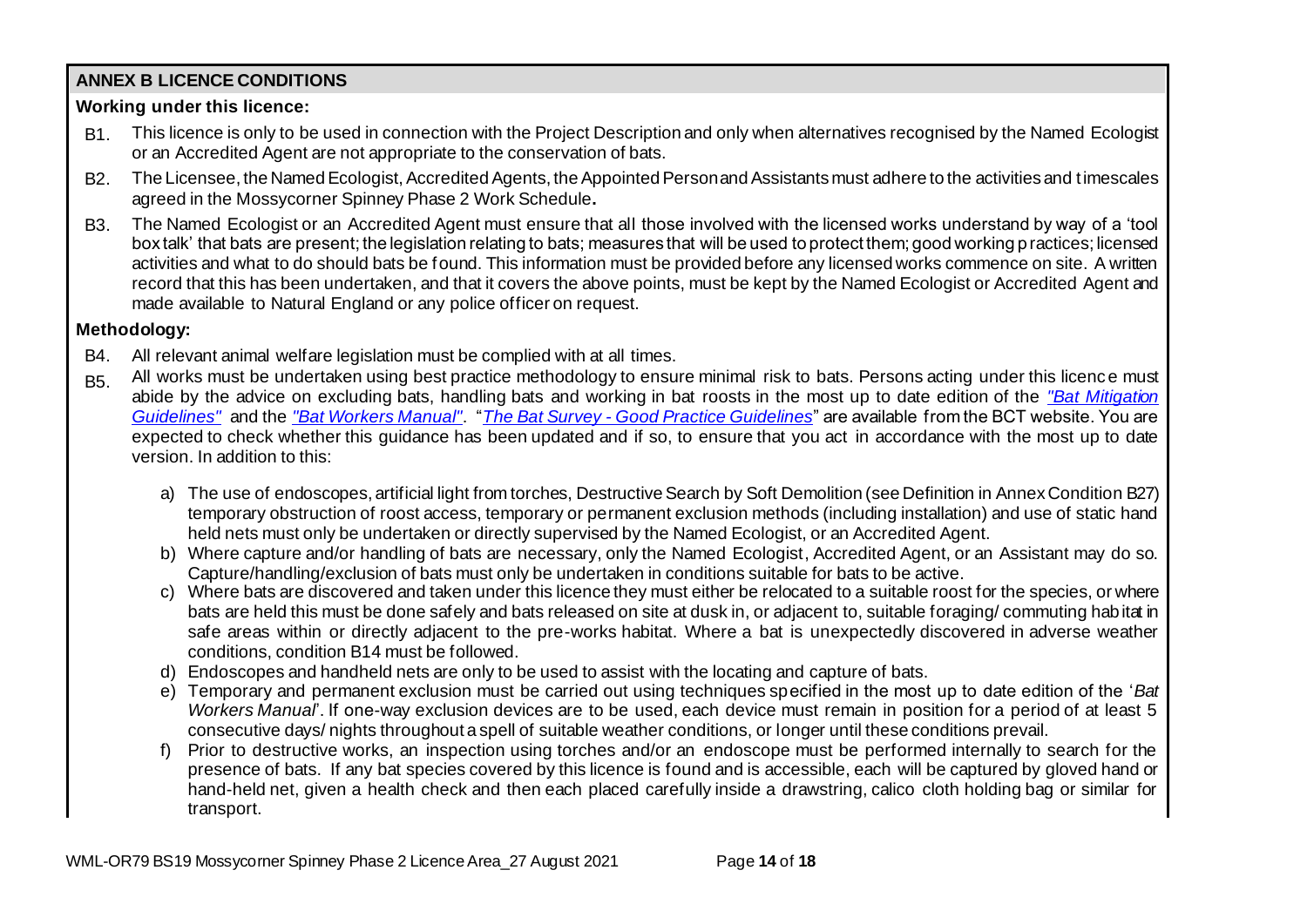- g) Following inspection and exclusion operations, the removal of any feature with bat roost potential, will be only performed by hand and under direct ecological supervision. Where applicable, materials will be removed carefully away and not rolled or sprung to avoid potential harm to bats. The undersides of materials will be checked by the Named Ecologist or Accredited Agent for bats that may be clung to them before removal.
- B6. For trees that are safe to climb and that possess Potential Roosts Features (PRFs) that can be accessed, pre-felling climbing inspections will be undertaken no more than one day prior to tree felling. For known roosts and PRFs consisting of cavities (or similar), Destructive Search by Soft Felling (see Definition in Annex Condition B27) will take place on the same day as the pre-felling inspection.
- B7. For PRFs confirmed as containing no bats, the PRF will be immediately felled or made unsuitable for bats. Materials used for soft blocking must be appropriate for intended purposed and not risk entrapping or capturing bats or other wildlife.
- B8. For PRFs that contain bats, bats will be removed in line with the procedures specified in Condition B5 above.
- B9. Should bats be discovered inside a tree and cannot be successfully captured due to the nature of the roost feature, climbers will withdraw. In this circumstance, during the active bat season (April-October), an emergence survey followed by dawn re-entry survey in suitable weather conditions will be undertaken in relation to the confirmed roost (using infrared (IR) cameras) to identify when bats have left the roost and not re-entered. This will be followed by tree climbing and soft blocking of the roost prior to felling. If tree climbing is not possible the tree must undergo a Destructive Search by Soft Felling (see Definition in Annex Condition B27).

## **Impacts**:

B10. Disturbance of bats and damage and/or destruction of bat roosts will be limited to those trees shown on the Mossycorner Spinney Phase 2 Bat Impact Areas Map.

## **Undertaking works on roosts under this licence:**

- B11. A written record must be kept of capture and exclusion efforts undertaken, including weather conditions (including over-night minimum temperature and rainfall), numbers and species of bats captured/taken and duration of exclusion process.
- B12. Destructive Searches by soft felling (See Definition in Annex Condition B27) may only be carried out when it is dry and mild and after temperatures have not dropped below 8°C for 4 days.
- B13. Licensable activities impacting satellite, maternity and hibernation roosts (see Definition in Annex Condition B26) must not be undertaken while the roost is in use for these purposes. Where the roosts are excluded ahead of seasonal use, appropriate compensation (if required) must be in place and available for use prior to exclusions taking place.
- B<sub>14</sub>. If individual bats are discovered unexpectedly, including during periods of adverse weather, then the following steps must be taken:
	- a) Works to that building/structure/tree must stop immediately. If the Named Ecologist or an Accredited Agent is not on site, he/she must be contacted immediately to attend the site.
	- b) Do not expose the bat or cause it to fly out of the roost on its own accord.
	- c) The bat must only be handled by the Named Ecologist or an Accredited Agent unless it is in immediate danger. The bat must be carefully placed in a lidded ventilated box with a piece of clean cloth and a small shallow container with some water. The box must be kept in a safe, quiet location.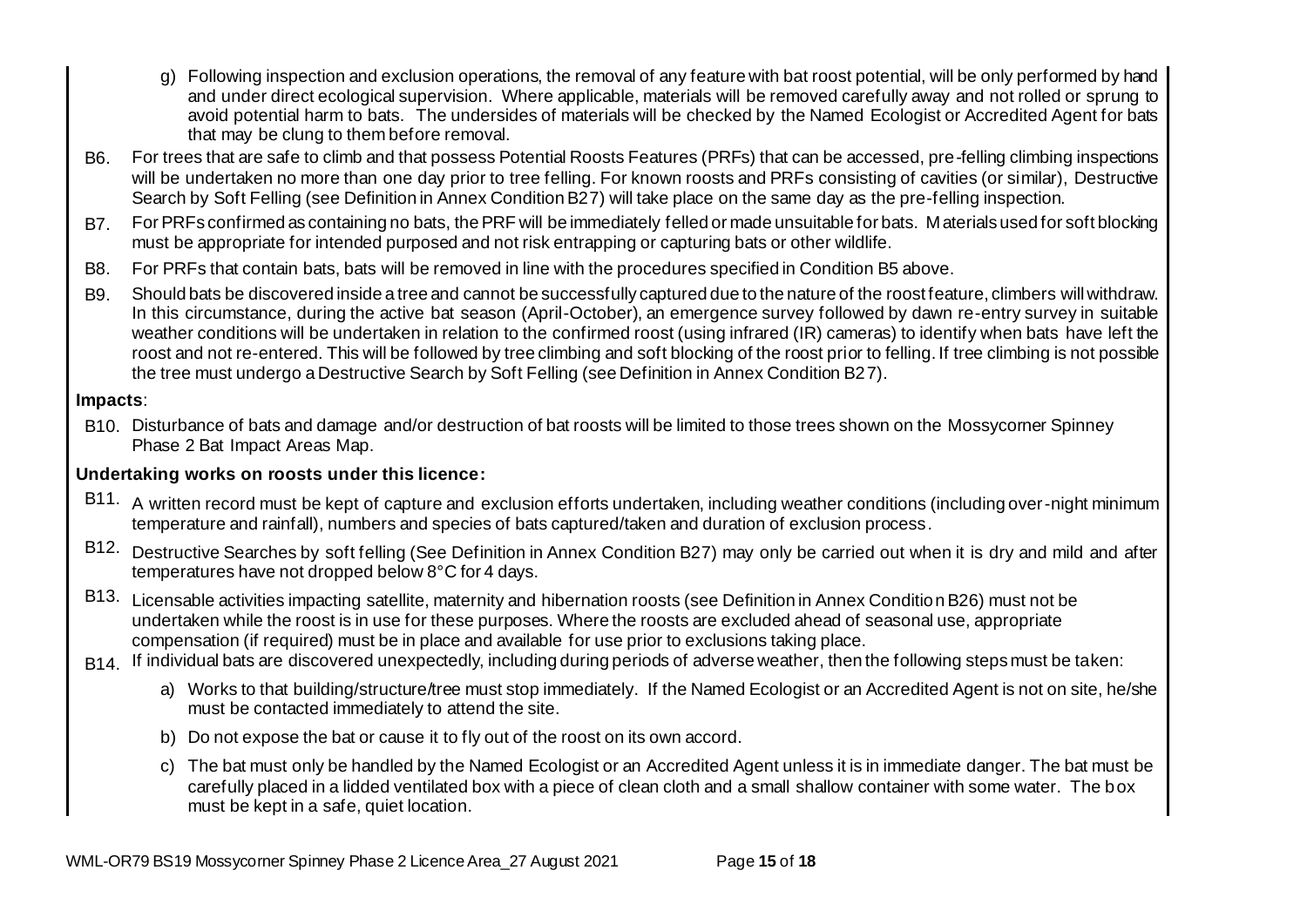- d) Care must be taken to avoid rousing the bat during transfer to a suitable location which may be a suitable hibernation box or other alternative roost constructed, providing a safe, quiet environment with stable, suitable temperature and relatively high humidity, safe from further disturbance.
- e) The Named Ecologist must re-assess the feature and determine whether works can continue under this licence, or whether a modification to the licence is required before works re-commence. A written record must be kept of this decision and made available to Natural England or any police officer on request. This incident must also be reported on the licence return form.
- f) Any underweight or injured bats must be taken into temporary care by an experienced bat carer and looked after until such time that the bat can be transferred to a suitable replacement roost at the same site, or weather conditions are suitable for rele ase at the same site.
- B15. Natural England must be notified in writing, to HS2wildlifelicensing@naturalengland.org.uk, within 48hrs of encountering 1 or more bat of any species.
- B16. Provision must be made for prompt assistance to deal with any injured bat. Any injured or dead bats must be reported to Natural England on the licence return form.
- B17. Mechanical Demolition (see Definition in Annex Condition B27) of a feature must only take place after the feature has been declared free of bats by the Named Ecologist or Accredited Agent.

## **Compensation and mitigation:**

- B<sub>18</sub>. All compensation features as shown on Figures E3 must be erected or created adjacent to the impacted areas under the direct supervision of the Named Ecologist or Accredited Agent.
- B19. Bat roost mitigation features must be provided in accordance with the ratios set out in Table 3 below.

## **Table 3. Provision of bat roost mitigation features as specified on Figure E3.**

| <b>Roost feature type</b> (Existing confirmed roost or Potential)<br>Roost Feature (PRF)) | Minimum replacement ratio<br>(roost mitigation feature: roost or tree lost) |
|-------------------------------------------------------------------------------------------|-----------------------------------------------------------------------------|
| Annex 2 species (any roost type)                                                          | 4:1 (4 roost mitigation features per confirmed roost)                       |
| Maternity / hibernation / mating roost (any species)                                      | 4:1 (4 roost mitigation features per confirmed roost)                       |
| Non-Annex 2 species<br>(any roost other than maternity, hibernation or mating)            | 2:1 (2 roost mitigation features per confirmed roost)                       |
| Trees with PRFs (high potential only)                                                     | 1:1 (1 roost mitigation feature per tree with high PRFs)                    |
| Trees with PRFs (moderate potential only)                                                 | 1:2 (1 roost mitigation feature provided for 2 trees with moderate PRFs)    |
| Tree dwelling bat assemblage (7 species)                                                  | To be determined following felling works, as per the above ratios.          |
| Mossycorner Spinney Phase 2 PRFs with potential                                           | <b>Number present</b>                                                       |
| High potential trees                                                                      | Thirteen (13) requiring Thirteen (13) replacements                          |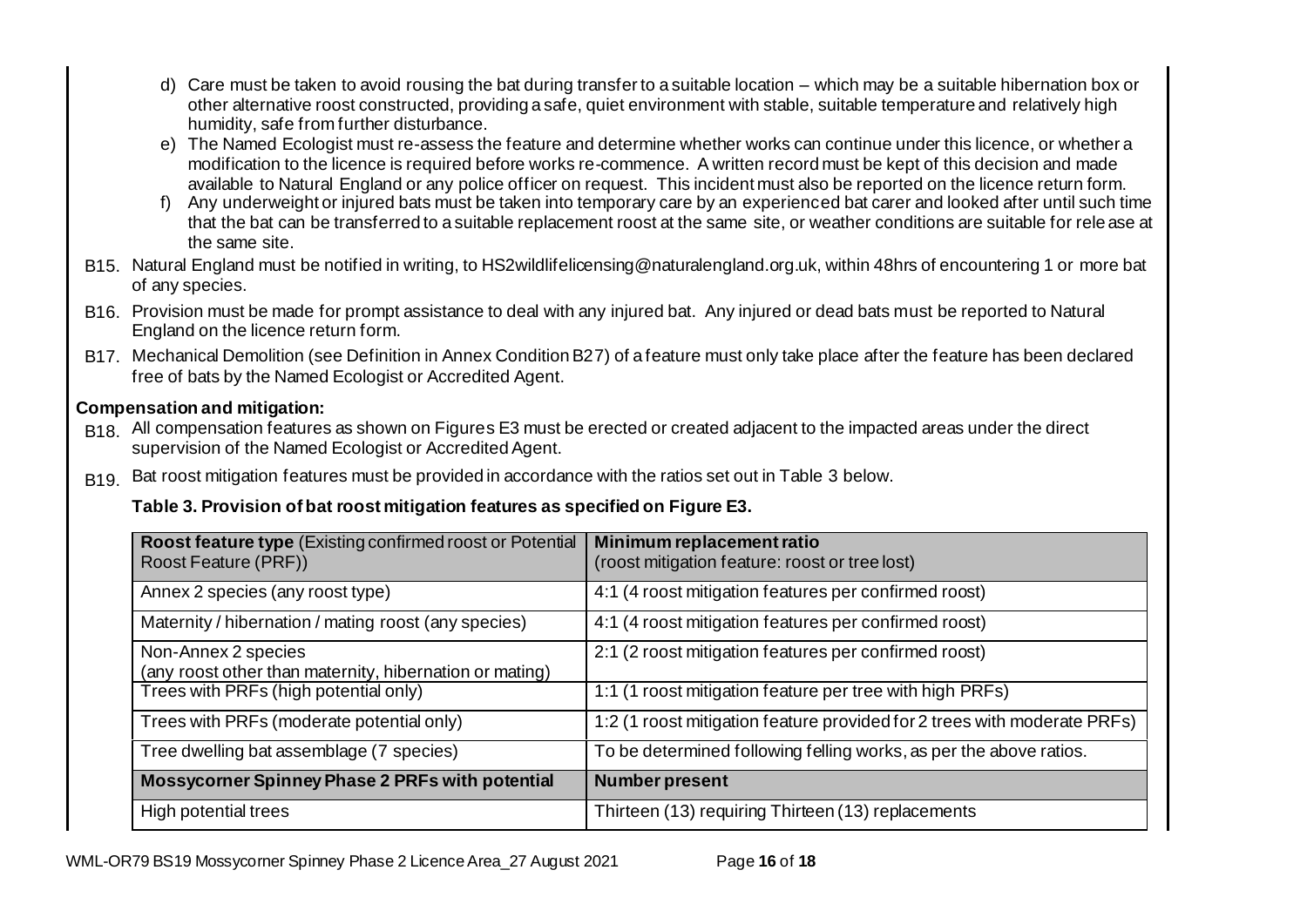| Moderate potential trees                                                                                                                                                                                                                                                                                              | Sixty-three (63) requiring Thirty-two (32) replacements                                                                                                                                                                                                                                |  |  |  |  |
|-----------------------------------------------------------------------------------------------------------------------------------------------------------------------------------------------------------------------------------------------------------------------------------------------------------------------|----------------------------------------------------------------------------------------------------------------------------------------------------------------------------------------------------------------------------------------------------------------------------------------|--|--|--|--|
| <b>Total number required</b>                                                                                                                                                                                                                                                                                          | Forty-five (45) replacements required as a minimum, plus eight (8)<br>for known roost loss. Total minimum number: Fifty-three (53).                                                                                                                                                    |  |  |  |  |
| on a felled and relocated monolith.                                                                                                                                                                                                                                                                                   | B20. A roost mitigation feature may comprise either a suitable bat box, an existing PRF on a felled tree which has been relocated to an<br>adjacent enhancement area (i.e. a 'monolith' if laid on the ground) or a new 'veteranised' feature created within either a retained tree or |  |  |  |  |
| Post-development site maintenance and habitat management requirements:                                                                                                                                                                                                                                                |                                                                                                                                                                                                                                                                                        |  |  |  |  |
| STR-000-000029 C01 dated October 2018).                                                                                                                                                                                                                                                                               | B21. Maintenance of bat boxes must comply with the HS2 Technical Standard - Ecological Monitoring Strategy (ECMS) (ref: HS2-HS2-EV-                                                                                                                                                    |  |  |  |  |
| B22. In accordance with the Environmental Minimum Requirements (see Definitions) for HS2 Phase One, the licensee must submit to<br>Natural England the Ecology Site Management Plan (ESMP) for Mossycorner Spinney (both Phase 1 and Phase 2) for review and<br>approval, at draft stage and any future versions.     |                                                                                                                                                                                                                                                                                        |  |  |  |  |
| Post-development monitoring and reporting requirements:                                                                                                                                                                                                                                                               |                                                                                                                                                                                                                                                                                        |  |  |  |  |
| B23. Post-impact bat population monitoring must be implemented, in accordance with section E4.2b of the Mossycorner Spinney Phase 2<br>Method Statement and E5b of the Mossycorner Spinney Phase 2 Work Schedule (see definitions above).                                                                             |                                                                                                                                                                                                                                                                                        |  |  |  |  |
| B24. An annual monitoring report outlining the results of monitoring and an assessment of any significant impacts must be submitted<br>annually to Natural England following the completion of all specified methods in each calendar year for the duration of monitoring works<br>(see Condition 16 of the licence). |                                                                                                                                                                                                                                                                                        |  |  |  |  |
| B25. It is a condition of this licence that the following reports are completed and returned to Natural England as specified:<br>I. Report of action within 14 days (two weeks) after the expiry of the licence;<br>II. Interim annual reports.                                                                       |                                                                                                                                                                                                                                                                                        |  |  |  |  |
| III. Report on the Conservation Status of the bat species present within Mossycorner Spinney Phase 2 during the operational phase to<br>be submitted to Natural England for review. This should be after the monitoring in year 8 has been completed.                                                                 |                                                                                                                                                                                                                                                                                        |  |  |  |  |
| Definitions used in this annex:                                                                                                                                                                                                                                                                                       |                                                                                                                                                                                                                                                                                        |  |  |  |  |
| B26. For the purpose of this licence the following roost types are defined as:                                                                                                                                                                                                                                        |                                                                                                                                                                                                                                                                                        |  |  |  |  |
| the summer.                                                                                                                                                                                                                                                                                                           | a. Day roost: a place where individual bats, or small groups of males, rest or shelter in the day but are rarely found by night in                                                                                                                                                     |  |  |  |  |
| on occasion or it could be used regularly by the whole colony.                                                                                                                                                                                                                                                        | b. Night roost: a place where bats rest or shelter in the night but are rarely found in the day. May be used by a single individual                                                                                                                                                    |  |  |  |  |

c. **Feeding roost**: a place where individual bats or a few individuals feed during the night but are rarely present by day.